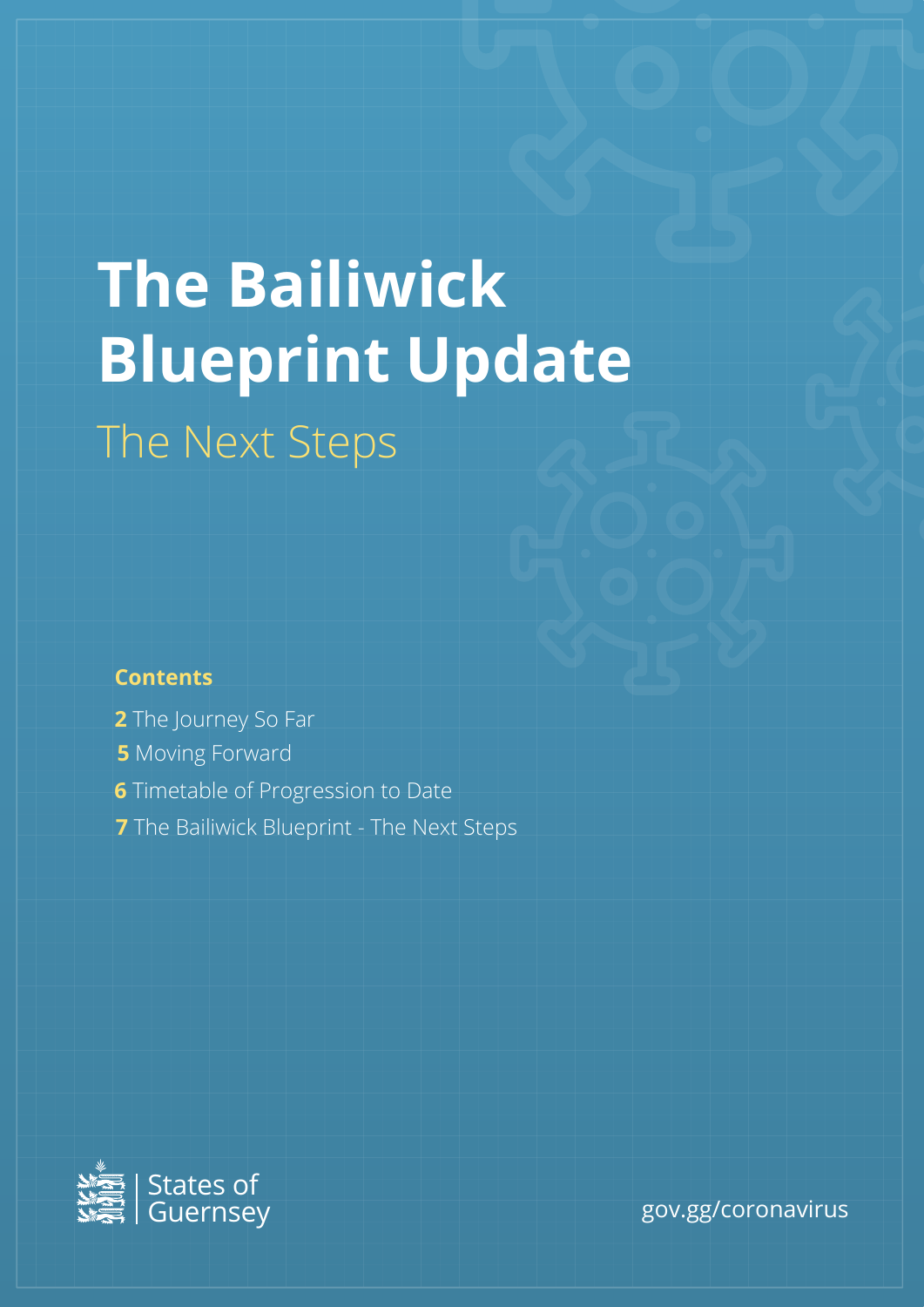

In March 2021, as we started to move out of our second lockdown towards a Bailiwick living with COVID-19 as an endemic virus**<sup>1</sup>** (rather than a pandemic virus)**<sup>2</sup>** , Public Health asked us all as a community to consider how we would live responsibly with COVID-19. It is very likely that COVID-19 will be with us for some years to come so we need to reassess our medium/ long-term approach to managing the risk it brings now that the vast majority of our adult population have had two or more vaccinations.

The Bailiwick Blueprint, published in 2021, outlined key components of progression to ever-decreasing restrictions for islanders. These remain key considerations and are illustrated in **Figure1**.

**1** Endemic: An endemic disease may be found among particular people or in a certain area. Endemic diseases are not always present at high levels. They can be relatively rare.

**2** Pandemic: A pandemic is defined as "an epidemic occurring worldwide, or over a very wide area, crossing international boundaries and usually affecting a large number of people".



# **Figure 1: The Bailiwick Blueprint: Key Components**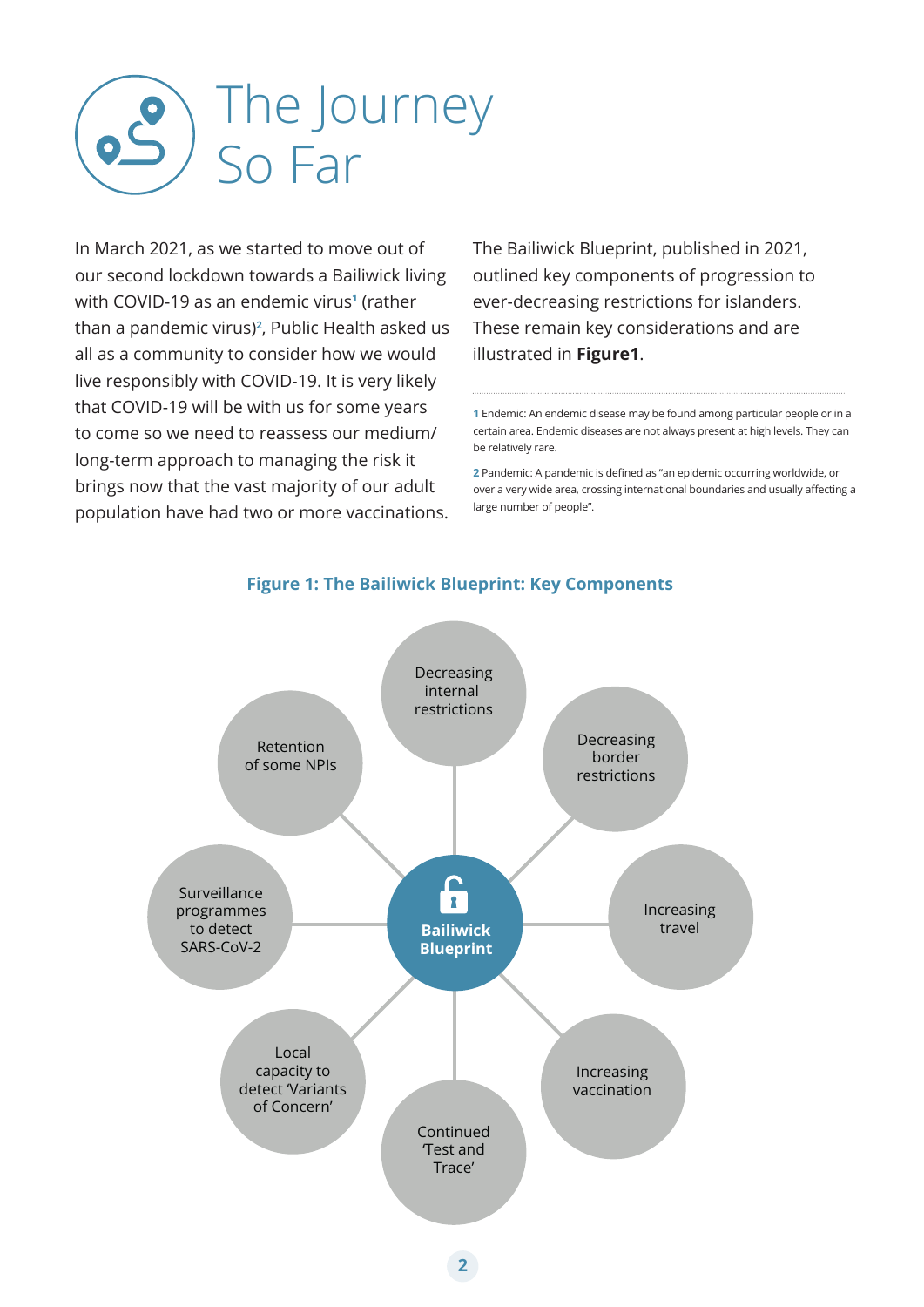We have seen four waves of cases of COVID-19 in the Bailiwick of Guernsey. The first was in March/April 2020, the second in January/ February 2021 and the third after the opening of the Bailiwick's borders on 1<sup>st</sup> July 2021 with the fourth in the latter part of December. The first wave was caused by the original SARS-CoV-2 virus (wild-type virus), the second wave by the Alpha Variant of Concern, the third by the Delta Variant of Concern and the fourth by the Omicron Variant of Concern.

**Figure 2** illustrates the number of detected cases in each of the four waves of infection. Both the first and second waves of infection resulted in a Bailiwick-wide lockdown, which significantly reduced the number of cases in each of these waves. The third wave and fourth waves resulted in the re-introduction of some community non-pharmaceutical interventions (NPIs),**<sup>3</sup>** for example the wearing of face coverings wearing, together with the enhanced rollout of a community testing programme for SARS-CoV-2 using Lateral Flow Device (LFD) tests. Significant protection against severe disease and hospitalisation was provided by the successful rollout of the COVID-19 vaccination programme during 2021, meaning that a lockdown was avoided in waves three and four.

**3** Non pharmaceutical interventions (NPIs) include public health interventions such as social distancing, border closure, school closure, and working from home in order to limit physical contact with others as well as hygiene messages such as hand washing.



#### **Figure 2: The Bailiwick of Guernsey's COVID-19 Journey**

| <b>Period</b>                                 | <b>Date Range</b>        | <b>Total Known</b><br><b>Cases</b> | <b>Peak Active</b><br><b>Cases</b> | <b>Deaths</b>  |
|-----------------------------------------------|--------------------------|------------------------------------|------------------------------------|----------------|
| Stage 1: Wave 1 (Wild-type)                   | 06/03/2020 to 24/05/2020 | 252                                | 161                                | 16             |
| Stage 2: Interwave period                     | 25/05/2020 to 20/01/2021 | 58                                 | 17                                 | $\overline{0}$ |
| Stage 3: Wave 2 (Alpha)                       | 21/01/2021 to 13/03/2021 | 511                                | 368                                | 1              |
| Stage 4: Interwave period                     | 14/03/2021 to 14/07/2021 | 43                                 | 18                                 |                |
| Stage 5: Border opening<br>and Wave 3 (Delta) | 15/07/2021 to 08/12/2021 | 4365                               | 936                                | 7              |
| Stage 6: Wave 4 (Omicron)                     | 09/12/2021 until present | 5470                               | 2405                               | 5              |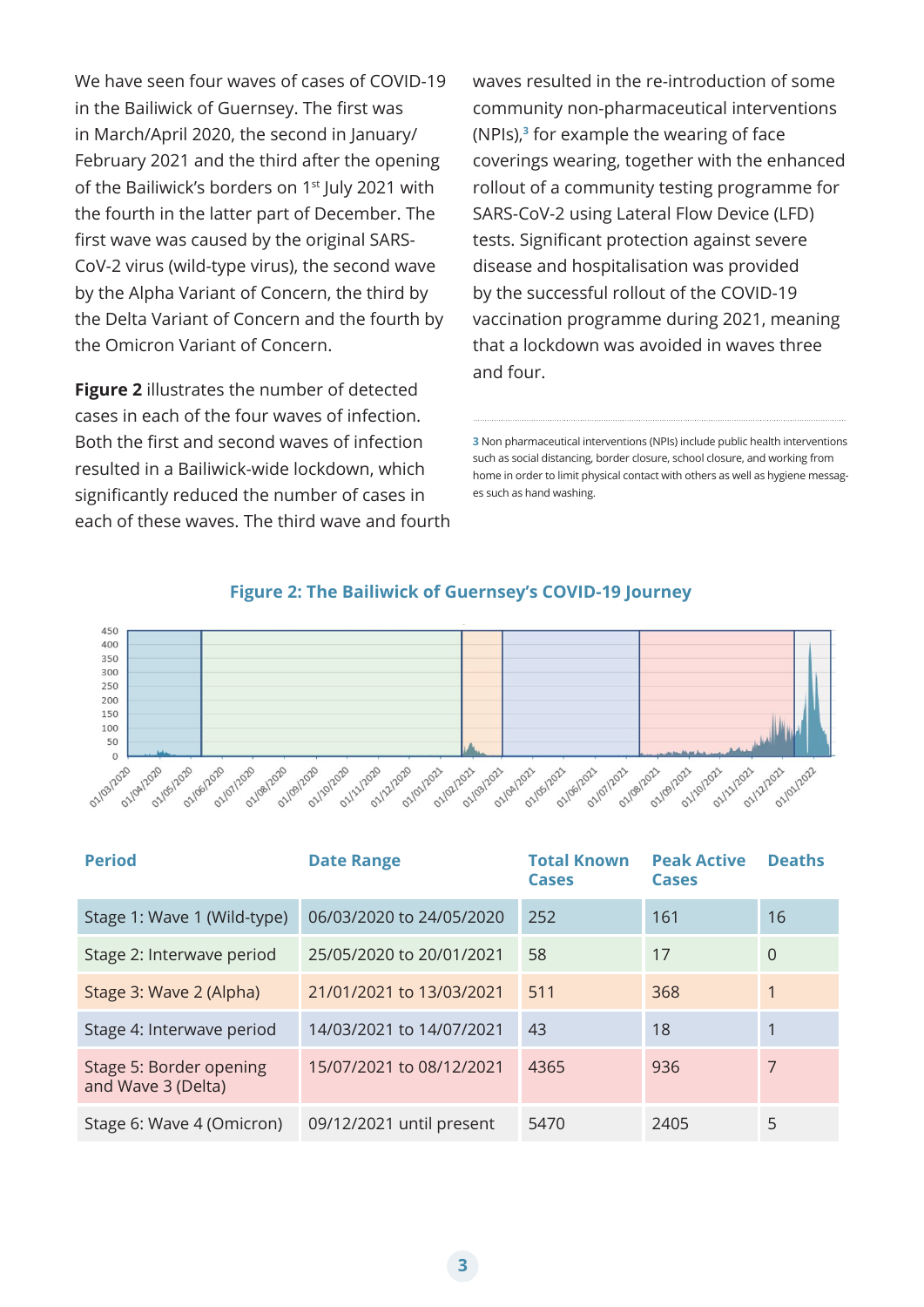To-date provisional data indicate that the Bailiwick has had the lowest incidence of deaths of the regions represented, as illustrated in **Table 1.** 

The approach to COVID-19 mitigations during the third and fourth waves of infection are outlined in **Figure 3.**

**4** Data sources: www.gov.je; www.gov.im; Isle of Man in Numbers 2020 (gov.im); Deaths in the UK | Coronavirus in the UK (data.gov.uk); https:// www.ons.gov.uk/peoplepopulationandcommunity/populationandmigration/populationestimates/bulletins/annualmidyearpopulationestimates/mid2019estimates#population-growth-in-england-wales-scotland-and-northern-ireland. Counts of deaths involving COVID-19 as stated on government websites are, for some jurisdictions, provisional, pending mortality coding.

## **Table 1: Deaths involving COVID-19 – Comparison4**

| Country         | <b>Deaths</b><br>involving<br>COVID-19 | Cumulative<br>COVID-19<br><b>Deaths</b><br>per 1,000<br>residents | Data<br>as of |
|-----------------|----------------------------------------|-------------------------------------------------------------------|---------------|
| <b>Guernsey</b> | 30                                     | 0.47                                                              | 11/01/22      |
| <b>Jersey</b>   | 90                                     | 0.83                                                              | 10/01/22      |
| Isle of<br>Man  | 68                                     | 0.82                                                              | 06/01/22      |
| <b>England</b>  | 146,915                                | 2.61                                                              | 10/01/22      |



#### **Figure 3: COVID-19 Mitigations**

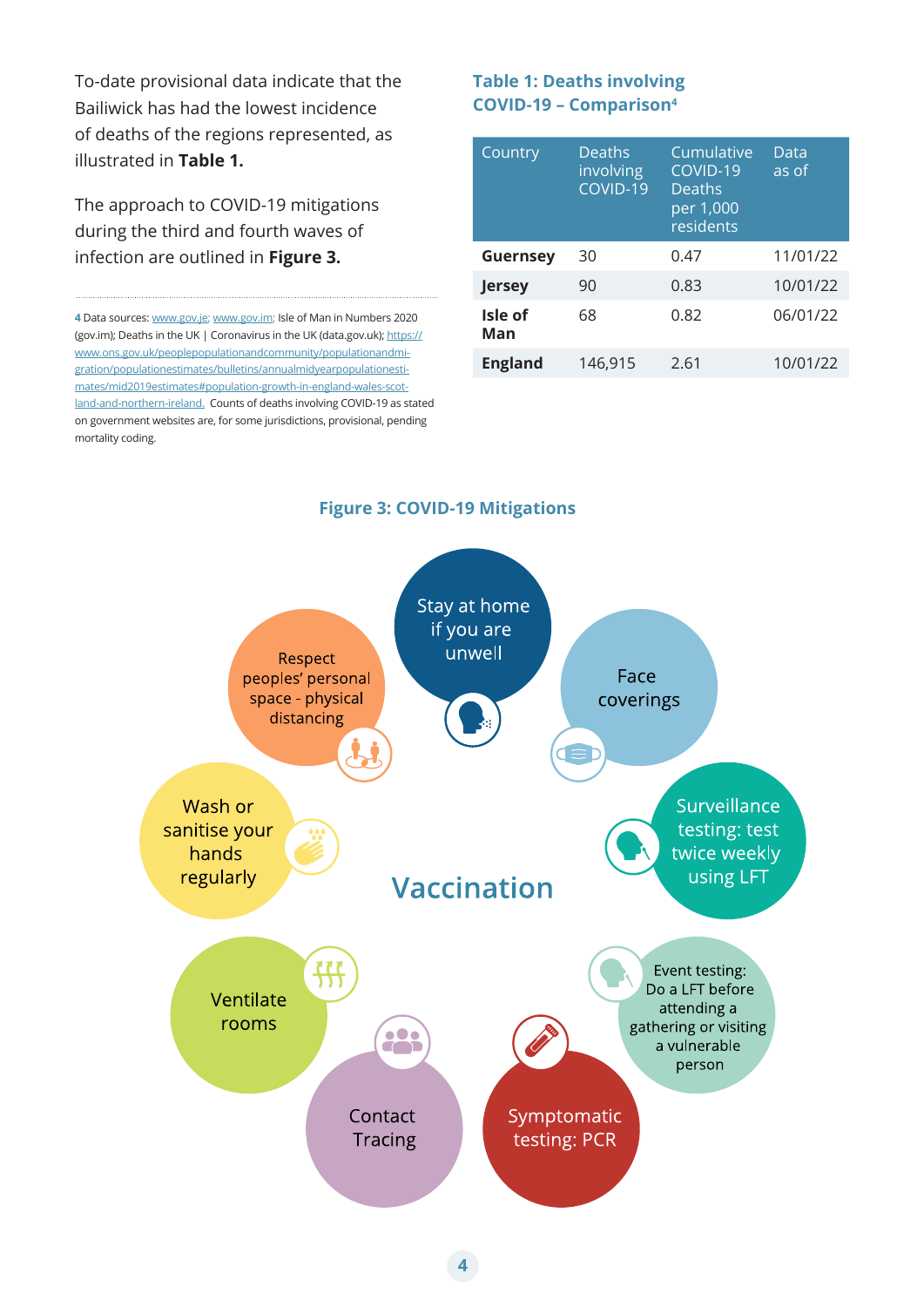# Moving Forward

It needs to be remembered that COVID-19 is not a harmless disease like the common cold — it may become relatively harmless in years to come but it is not there yet, and it is unlikely to become so over the next few months. We know that even in populations with very high vaccinations like ours, large outbreaks can, and do, still occur, as we have recently seen in the Bailiwick with the emergence of Omicron. Despite high numbers of infections, the introduction of community measures to slow and prevent transmissions meant that hospital capacity was not overwhelmed, though disruption was caused by extreme pressure on the "normal" (non-COVID-19) intensive care unit at a time when the "COVID-19" ICU was also in action, which necessitated, for example, the cancellation of elective surgery lists. However, we did see high daily case numbers with peak numbers significantly higher in wave four than in previous waves of infection **(Figure 2)**.

COVID-19 will remain a concern whilst there is the potential to see the emergence of Variants of Concern and this means that we may need to change how we respond to it as a community. We also need to consider the potential impact of 'Long COVID'. Long COVID is defined by the National Institute for Clinical Excellence (NICE) as 'signs or symptoms that develop during or after an infection consistent with COVID-19 that continue for 12 weeks and are not explained by an alternative diagnosis. It includes both on-going symptomatic COVID-19 and post-COVID-19 syndrome'.**<sup>5</sup>** The Office for National Statistics (ONS) in the UK estimated 970,000 people living in private households in the UK (1.5% of the population)

were experiencing self-reported "long COVID" (symptoms persisting for more than four weeks after the first suspected COVID-19 infection that were not explained by something else) at 1st August 2021.**<sup>6</sup>** Guernsey is in a different position having had low absolute case numbers until the Omicron outbreak.

As COVID-19 becomes endemic in our community we expect that we will manage it alongside other infectious diseases and clinical conditions. This will include diverse measures, for example vaccination, the provision of clinical health and support to those with COVID-19 and those with health and care needs after a COVID-19 infection, and measures to prevent or limit transmission. The aim of these is to balance the health risks associated with infection with the virus that causes COVID-19 with other risks to the health and wellbeing of islanders. Uncontrolled transmission of SARS-CoV-2 could still present a strategic threat to our islands – this was seen through the impact of the Omicron Variant of Concern which, though it did not overwhelm hospital capacity, presented a threat to critical national infrastructure through staff illness. However, the key consideration for us now is how we transition out of the Bailiwick's emergency situation and how we manage COVID-19 outside of an emergency situation.

**<sup>5</sup>** NICE guidance: COVID-19 rapid guideline: managing the long-term effects of COVID-19

**<sup>6</sup>** Prevalence of ongoing symptoms following coronavirus (COVID-19) infection in the UK - Office for National Statistics (ons.gov.uk)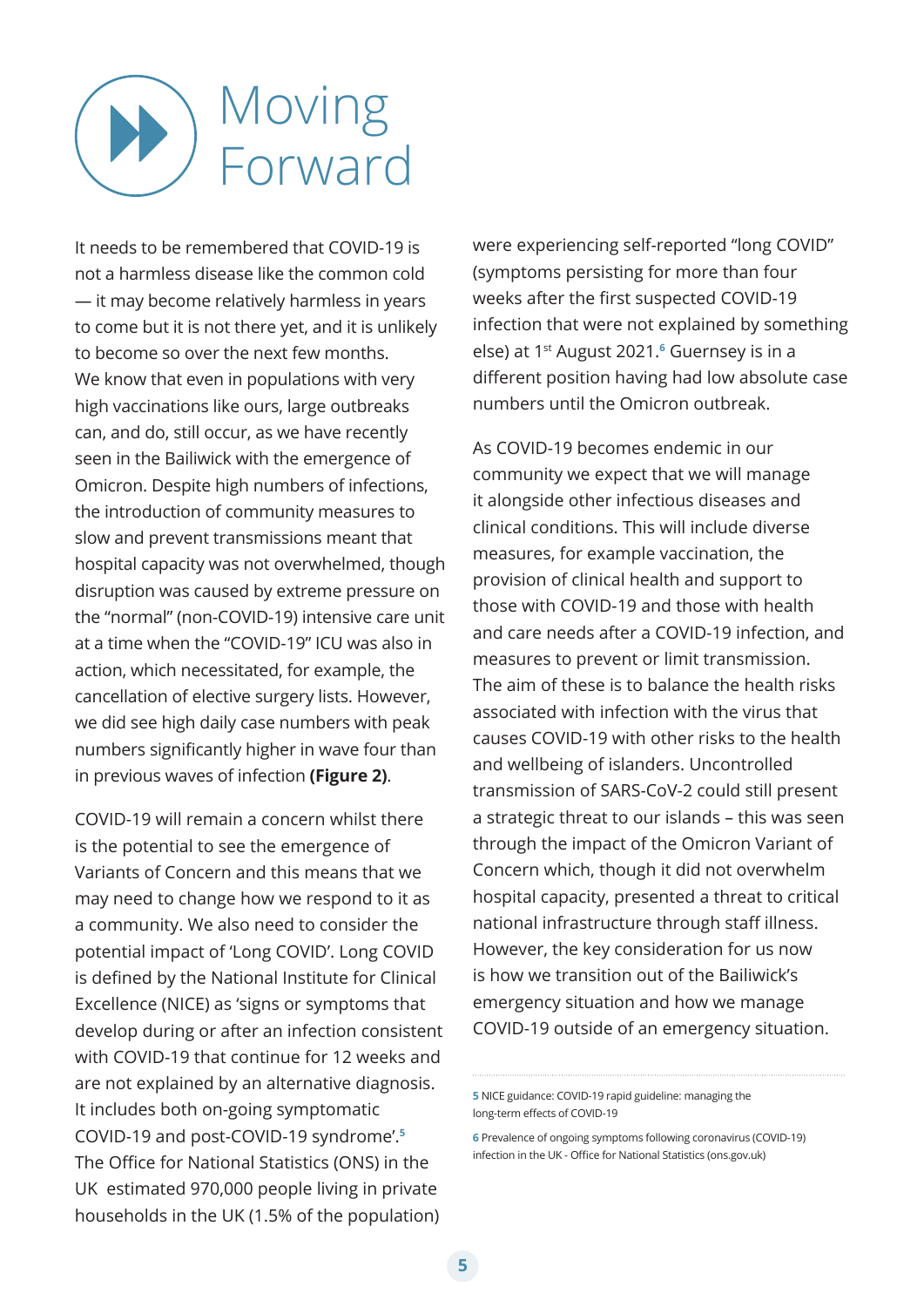

# Timetable of Progression to Date

# **Progression from 1st July 2021 has included the following:**

- **■** The continued rollout of the COVID-19 vaccination programme;
- $\blacktriangleright$  The expansion of the community testing programme using Lateral Flow Device (LFD) Tests to detect SARS-CoV-2;
- $\blacktriangleright$  The wider acceptance of vaccine certification from different jurisdictions;
- An evolving approach to management of COVID-19 cases and their contacts;
- **►** The creation of a Common Travel Area (CTA) 'bubble';
- $\blacktriangleright$  The alignment of restrictions for travel from outside of the CTA with the UK requirements;
- $\blacktriangleright$  A focus on general measures to limit transmission of the virus;
- $\blacktriangleright$  The availability of trigger factors to consider the re-imposition of greater restrictions, if required.
- $\triangleright$  Compulsory face coverings in public places (in response to the Delta Wave).

# **Specific measures in response to the emergence of the Omicron Variant of Concern included:**

- ▶ Reinforcement of community LFD testing programme;
- $\blacktriangleright$  Reinforcement of preventative messaging – 'stay at home if you are unwell', good ventilation etc.;
- $\blacktriangleright$  Reinstatement of border testing and alignment with the UK, including the 'red list' in response to the emergence of Omicron;
- Acceleration of COVID-19 booster vaccination programme;
- **▶ Reinforcement of work from home** advisory;
- $\blacktriangleright$  Extension of the use of face coverings to cinemas, places of worship, concert venues etc. as a legal requirement;
- Early closure of schools at the end of autumn term 2021.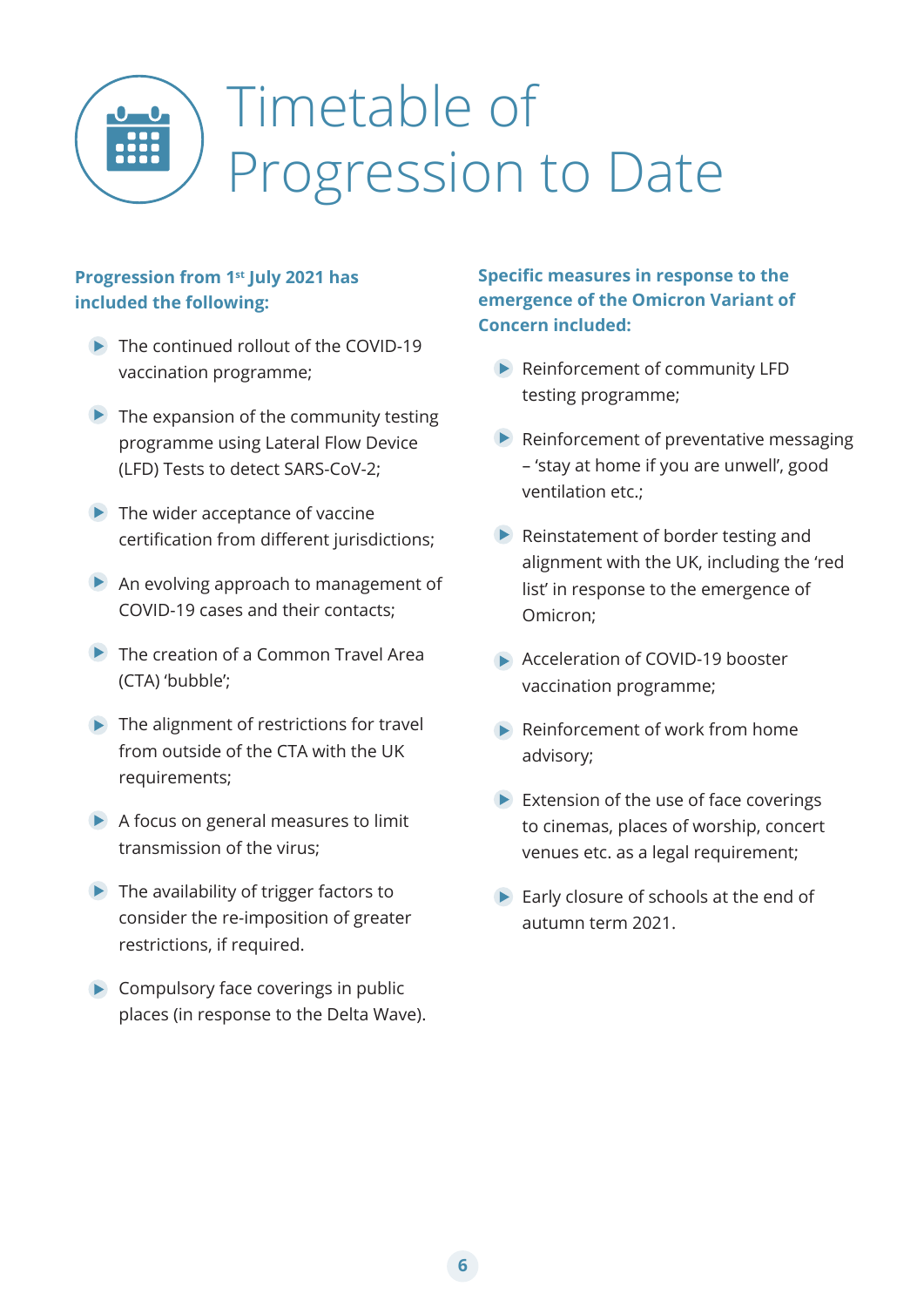# The Bailiwick Blueprint: The Next Steps

Looking ahead we will be transitioning from the reliance on legislation to control the spread of SARS-CoV-2 in our community to education, personal choice and working together as a community to foster healthy habits. Alongside that is the continued need to stay vigilant as the virus that causes COVID-19 has not gone away.

The question is when do we move away from the current COVID-19 restrictions, particularly in the face of a recent wave of infection with Omicron? We cannot continue with the currently emergency mitigations indefinitely and the emergence of a Variant of Concern will remain a potential risk for the foreseeable future. This needs to be considered in the decision-making process as all options are associated with risk.

However, moving towards the middle of February 2022, we will have offered vaccination to more eligible 12 to 15 years olds who want to be vaccinated, will have rolled out the booster programme and will be moving towards the spring where the weather is warmer allowing for more outdoor activities. Together these factors would be expected to mitigate against the spread of SARS-CoV-2.

Some measures to release restrictions have already occurred. These include:

# **17th January 2022**

- Removal of classroom bubbles and replacement with enhanced testing;
- **Continuation of other measures, including** promotion of LFD testing, border measures, mask wearing, work from home advisory and gathering advice.

# **18th January 2022**

 $\blacktriangleright$  Review of testing policy in view of the declining prevalence of infection with SARS-CoV-2 in the community.

# **19th January 2022**

- Modification of border measures to align with the UK. These include:
	- Removal of LFD testing requirements for travellers from inside the CTA;
	- Requirement for one LFD test on arrival for fully vaccinated travellers from outside of the CTA;
	- Retention of Isolation and PCR testing for unvaccinated traveller from outside of the CTA.

Continuation of other measures including promotion of LFD testing, mask wearing, work from home advisory and gathering advice.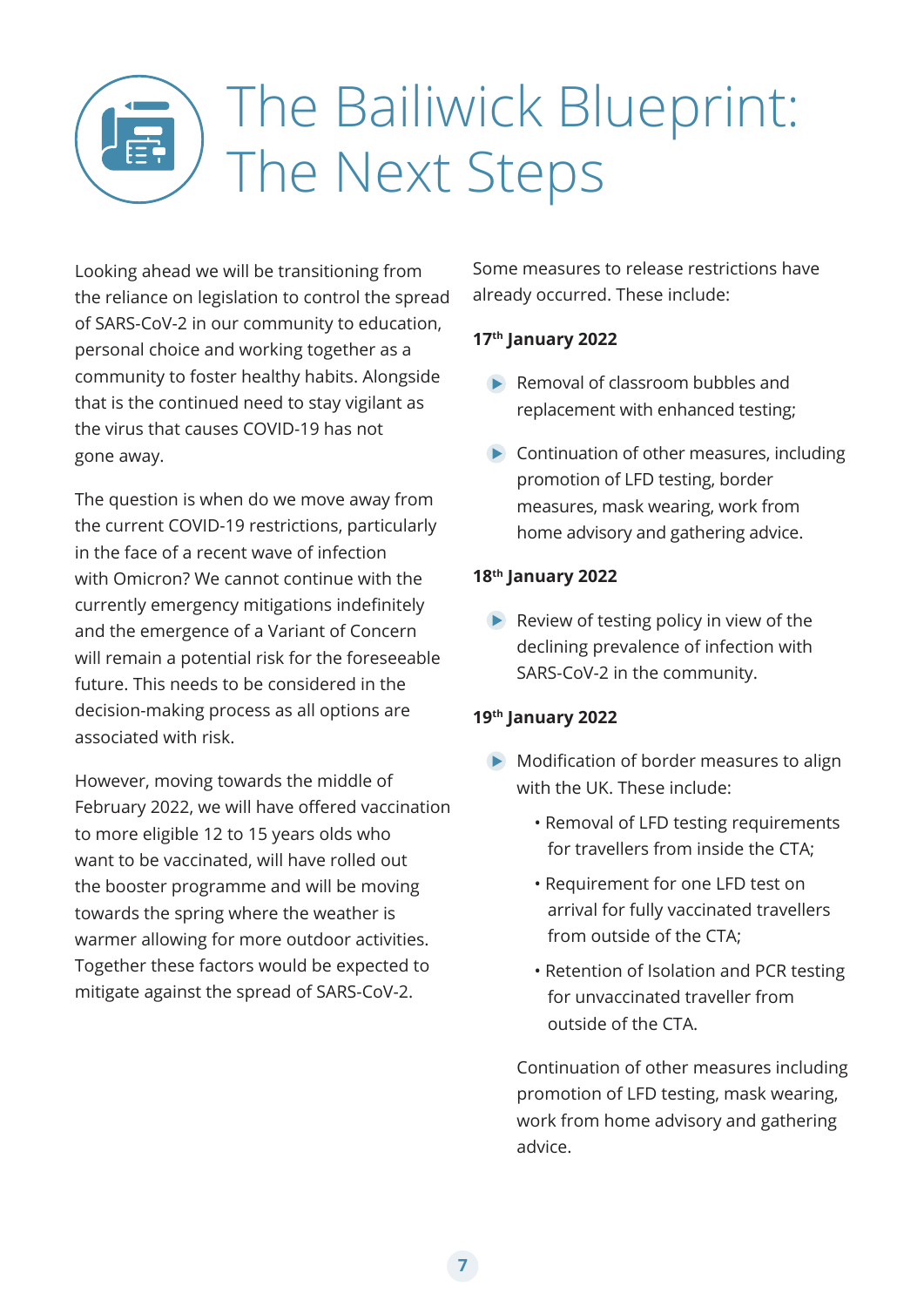Further progression with the Bailiwick Blueprint considers a two-step process.

### **Step 1:** 24<sup>th</sup> January - 16<sup>th</sup> February 2022

#### **Week starting 24th January 2022**

- Move to 10-day isolation for COVID-19 cases with release if the person tests negative on Day 5 and 6, with the removal of enhanced passive follow-up;
- $\blacktriangleright$  Remove work from home advisory;
- $\blacktriangleright$  Removal of mandatory face coverings with a change to recommended, advisory and then optional for general public;
- $\blacktriangleright$  Remove mandatory face coverings in class for secondary school children;
- $\blacktriangleright$  Continuation of other measures, including LFD testing and gathering advice.

#### **1st February - 16th February 2022**

- **►** Continued management of cases of COVID-19 and contacts of positive cases, as required;
- $\bullet$  Continuation with the modified contact tracing programme;
- $\blacktriangleright$  Continue with other measures, including LFD and PCR testing through the PEH site, but develop a de-escalated, simplified testing policy;
- $\blacktriangleright$  Further review of measures in Education:
- $\blacktriangleright$  Review of border policy for unvaccinated travellers from outside of the Common Travel Area (CTA) in the light of the UK announcement of 24th January 2022.

# **Step 2:** 17<sup>th</sup> February and beyond

It is proposed that further de-escalation will be considered from 17<sup>th</sup> February 2022 subject to the CCA being satisfied on the risk posed and the prevailing local and external circumstances at the time. The aim will be to move the management of COVID-19 as quickly as is reasonably possible from emergency regulations to guidance from 17<sup>th</sup> February 2022. Key to this is that domestic (internal) mitigations, other than the retention of notifiable disease / agent status, become guidance and not a legal requirement.

In addition, the CCA will specifically need to be assured that any relaxation of these measures will not impact on the Bailiwick's standing within the Common Travel Area (CTA) and beyond, particularly if this could inadvertently impact on Bailiwick life through the imposition of restrictive measures on islanders by other jurisdictions who are not able to, or do not wish to, similarly de-escalate their own controls.

The goal for living responsibly with COVID-19 does not include eradication or elimination – known in some places as the "zero COVID" strategy. Here it is important to consider that neither COVID-19 vaccination nor infection with the virus appear to confer lifelong immunity. We also know that the currently available vaccines do not provide sterilising immunity against SARS-CoV-2 infection. An infectious disease cannot be eradicated (like smallpox has been) when there is limited long-term immunity following infection or vaccination. Consequently, living responsibly with COVID-19 does not mean living without COVID-19, but mitigating against serious consequences through vaccination, and other measures involving community engagement to minimise the impact of COVID-19.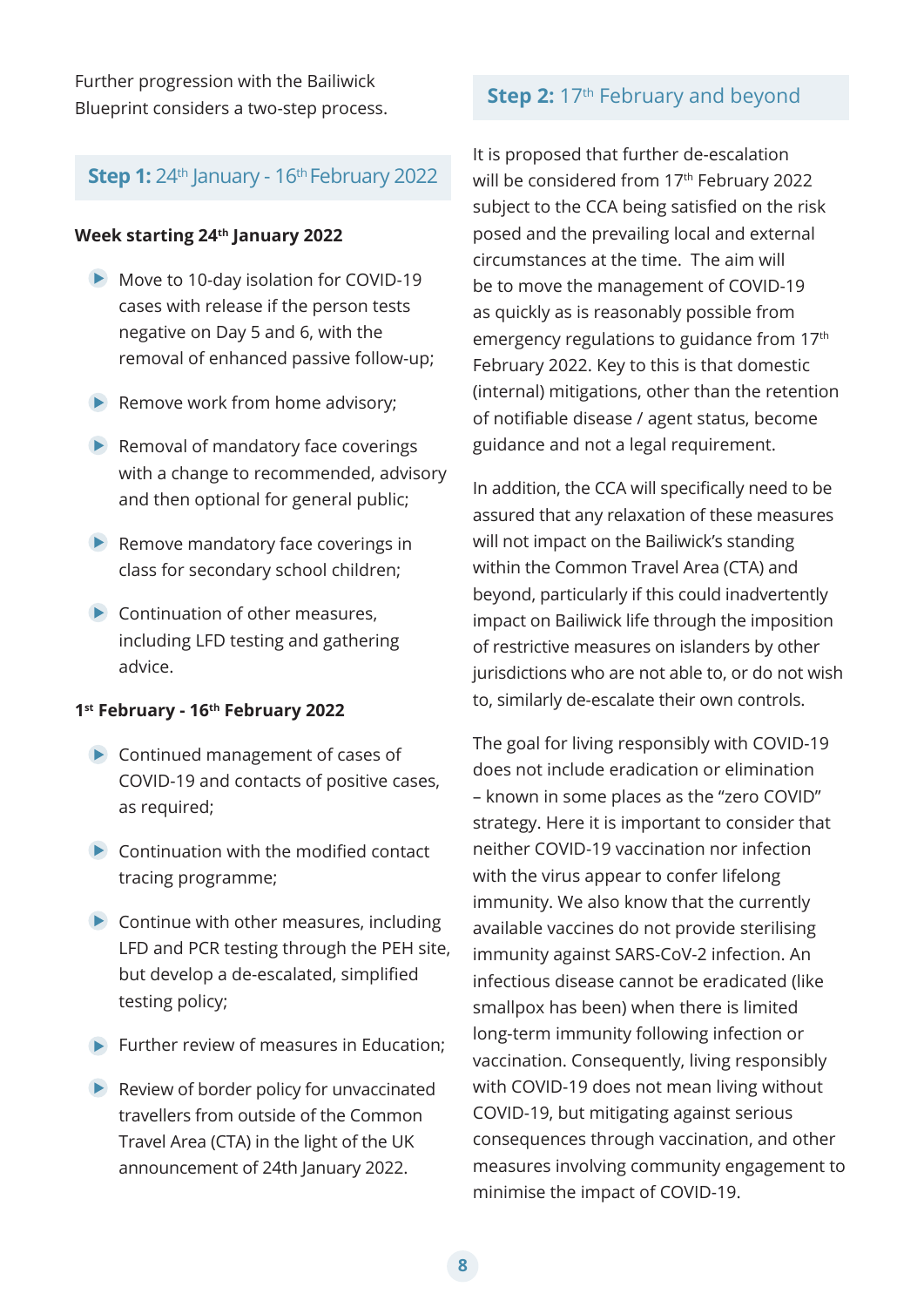It is anticipated that measures to manage COVID-19 going forward will include:

#### **Management of cases and contacts**

- Retention of SARS-CoV-2 as a notifiable infection and COVID-19 as a notifiable disease (in line with other notifiable diseases and infections);
- $\blacktriangleright$  Removal of mandatory self-isolation with a recommendation for isolation post-diagnosis until the person is asymptomatic;
- Continued management, as required, of cases of COVID-19 in health and care facilities and the community;
- $\triangleright$  De-escalation of contact tracing with the retention of a capacity to manage outbreaks.

#### **Testing**

▶ Testing for SARS-CoV-2 is simplified and focused on cases and high consequence contacts / situations.

#### **Vaccination and boosting**

▶ The delivery of any future COVID-19 vaccination / booster programme needs to continue to be central to the Bailiwick's COVID-19 response.

#### **Non-pharmaceutical interventions**

- **Masks should remain advisory and** should be supported for those that wish to wear them;
- $\blacktriangleright$  There needs to be a continued focus on preventative measures, for example good ventilation, hand hygiene and a strong 'stay at home if unwell' message.

### **Monitor external developments**

 $\blacktriangleright$  Public Health will continue to monitor global events to continue to inform the Bailiwick's ongoing COVID-19 response.

We need to be very clear that COVID-19 is not over. We are moving from regulation to guidance thereby allowing greater community involvement in decision making.

This means that even in the absence of mandated restrictions, we will all need to continue living responsibly with COVID-19 as the virus, and the risk it poses, has not gone away. We therefore need to continue to be vigilant. This includes following any face covering guidance, taking regular surveillance LFD tests for as long as this is required, testing if symptomatic and staying at home when unwell.

There are certain key enablers to move beyond managing COVID-19 outside of emergency regulations. These are:

- Continued high levels of vaccination, including high levels of booster doses amongst islanders;
- **►** Continued high levels of community engagement to support policies and guidance to minimise the impact of COVID-19 on our community and allow us to transition from a reliance on emergency regulations;
- $\blacktriangleright$  That any removal of internal (for example mandatory self-isolation) or external (for example border restrictions) measures would not mean that the free movement of islanders outside of the Bailiwick would be affected.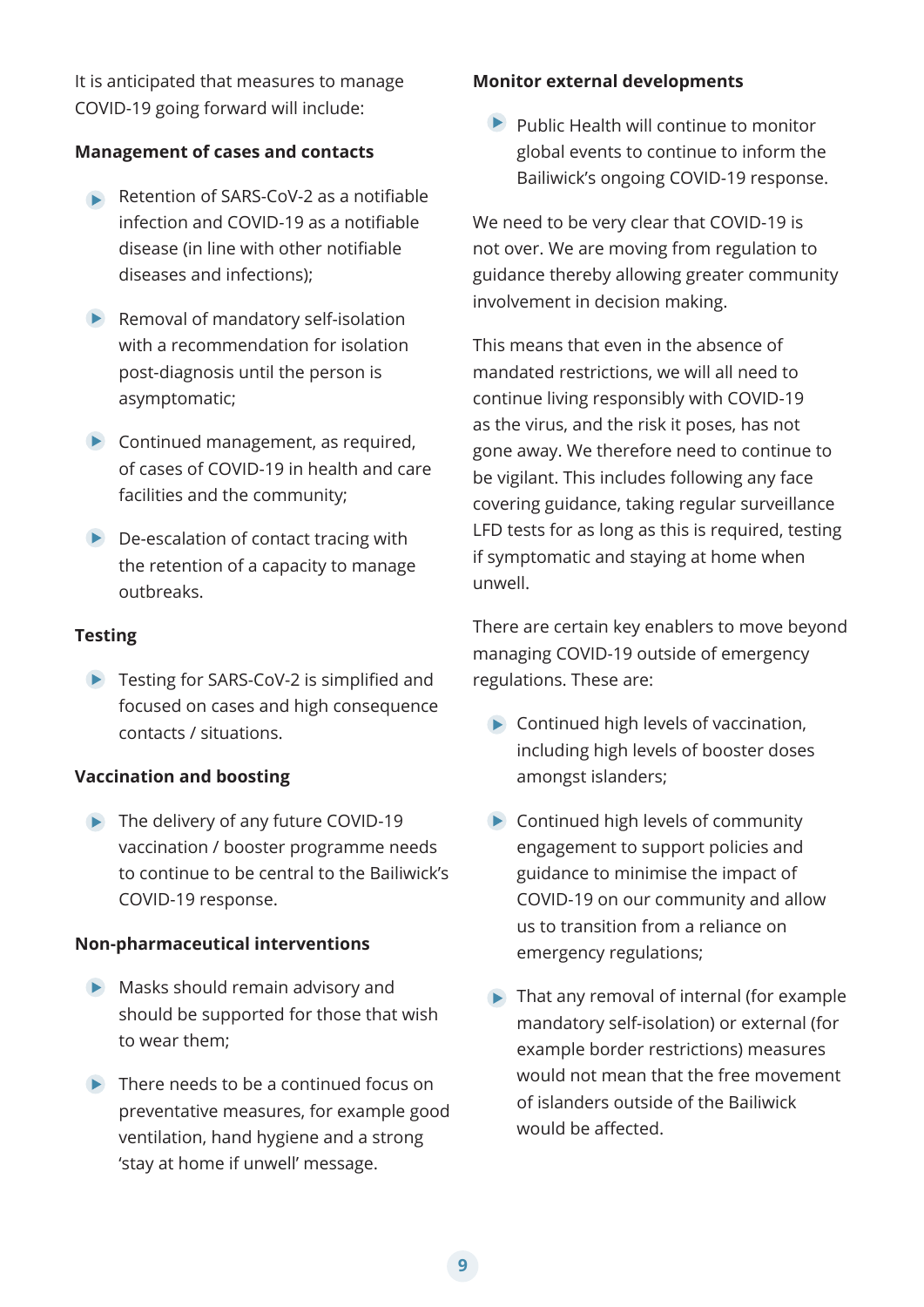Furthermore, there are key factors which may signal the need for to emergency regulations to be reinstated through the Civil Contingencies Authority. These adaptive trigger factors are:

- $\blacktriangleright$  A threat to maintaining critical, operational and emergency services due to staff absences for any reason;
- $\blacktriangleright$  Any combination of circumstances which the Acute Hospital Cell determines threaten to overwhelm local healthcare infrastructure;
- $\blacktriangleright$  A booster vaccination, and any other vaccination programme recommended by The Joint Committee for Vaccination and Immunisation (JCVI), which could not be delivered in the Bailiwick;
- Any other matters identified by Public Health that were causing serious concerns;
- $\blacktriangleright$  A new variant emerges which evades the current vaccines thereby removing the protection against the most severe consequences of the virus.

As we move forward, we need to acknowledge the degree of uncertainty that we face. We do not have a crystal ball and cannot be sure what we will face during 2022 and beyond. What we do have are the assets that we have built up over the past two years and our experience in managing COVID-19 across the Bailiwick.

These include:

- A COVID-19 vaccination programme that has been successfully rolled out meaning that we have some of the highest vaccination levels in the world;
- $\blacktriangleright$  The local availability of new antiviral treatments to manage COVID-19 in the most vulnerable or ill;
- $\triangleright$  Increasing clinical confidence in the optimal management of severe disease.

Alongside that is the exceptional community engagement that we have had during the pandemic. Measures such as the widespread rollout of surveillance testing, engagement with symptomatic testing and other measures, such as face covering wearing, have been important in slowing the spread of the virus that causes COVID-19. We need to understand these assets and their role in the management of future outbreaks or waves of infection. We also need to communicate and engage the community involving them with these plans so there is community ownership of the risks and mitigations. We need to consider what we have learned during the pandemic and look at how we can integrate this into becoming a healthier society.

As we move forward, managing risk includes how we manage levels of infection and keep our population protected through vaccination (including any future boosting programme), together with other measures, such as the promotion of ventilation and access to clean air. Also important is to keeping schools open, ensuring that we focus on the broader health and wellbeing of the population and promoting social and economic activity. All of this is important as we move to living responsibly with COVID-19.